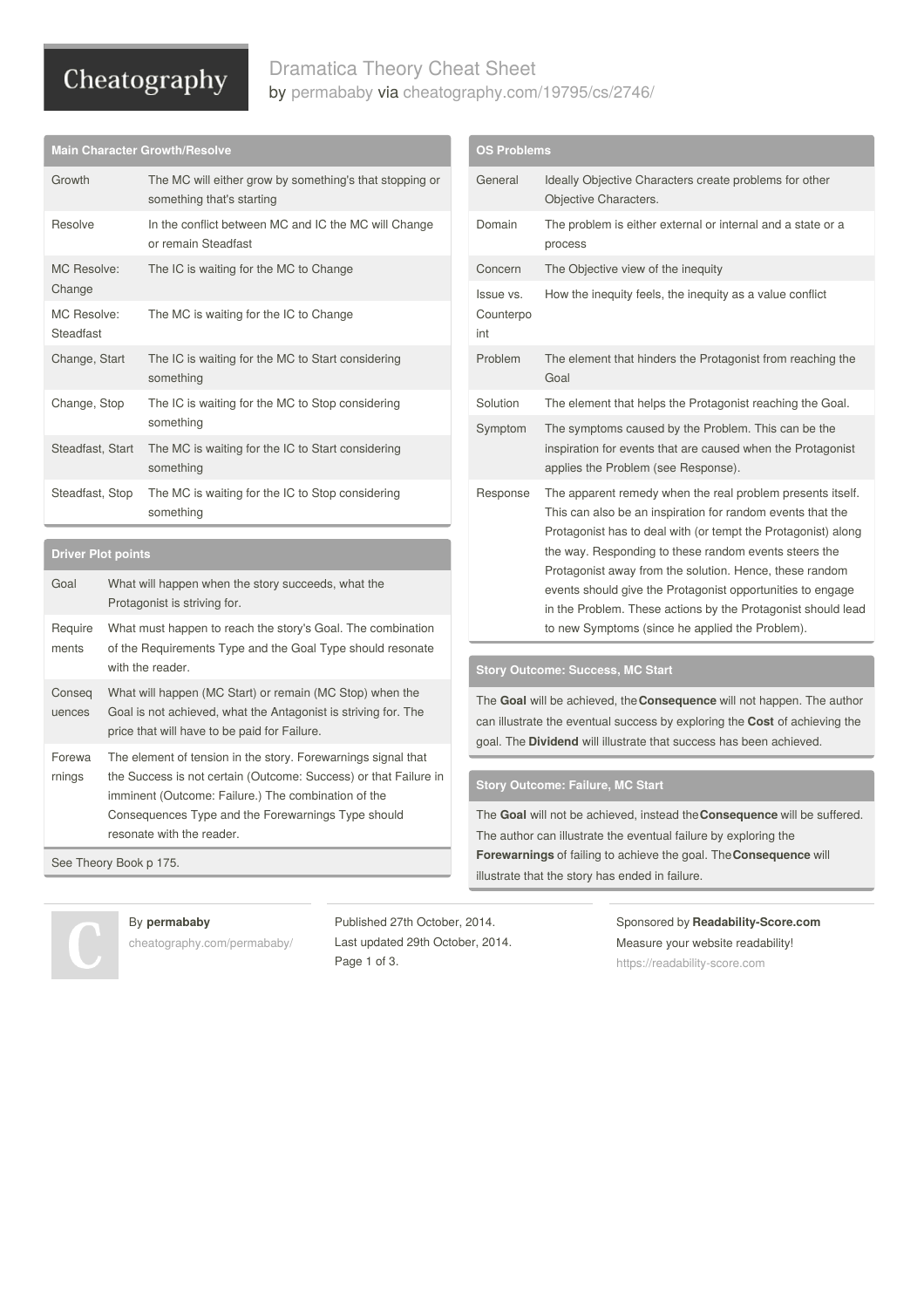# Cheatography

# Dramatica Theory Cheat Sheet by [permababy](http://www.cheatography.com/permababy/) via [cheatography.com/19795/cs/2746/](http://www.cheatography.com/permababy/cheat-sheets/dramatica-theory)

### **Story Outcome: Success, MC Stop**

The **Goal** will be achieved, the**Consequence** that was there from the start of the story will go away. The author can illustrate the eventual success by exploring the **Cost** of achieving the goal. The **Dividend** will illustrate that success has been achieved.

## **Story Outcome: Failure, MC Stop**

The **Goal** will not be achieved, the**Consequence** that was there from the start of the story will not go away. The author can illustrate the eventual failure by exploring the **Forewarnings** of failing to achieve the goal. The **Consequence** will illustrate that the story has ended in failure.

| <b>OS Domain</b>                                                    |                                                                                                                     |
|---------------------------------------------------------------------|---------------------------------------------------------------------------------------------------------------------|
| General                                                             | All Objective Characters agree that the story's problem lay in<br>one of these domains.                             |
| Situation                                                           | The situations (external state) the Objective Characters find<br>themselves in.                                     |
| Activity                                                            | The physical activities (external process) the Objective<br>Characters engage in. What the Objective Characters do. |
| Manipula<br>tion                                                    | The way the Objective Character think (internal activity).                                                          |
| Fixed<br><b>Attitudes</b>                                           | What the Objective Characters believe, think, what values or<br>opinions they hold strongly (internal state).       |
| http://digesting-dramatica.blogspot.be/2010/01/digesting-structure- |                                                                                                                     |

[http://digesting-dramatica.blogspot.be/2010/01/digesting-structure](http://digesting-dramatica.blogspot.be/2010/01/digesting-structure-chart.html)chart.html

# **OS Concerns**

| General        | All Objective Characters will be affected by one of these<br>elements. The descriptions may also apply in the negative form.                                                                                                                              |
|----------------|-----------------------------------------------------------------------------------------------------------------------------------------------------------------------------------------------------------------------------------------------------------|
| The<br>Past    | To fully understand the current situation we need to understand<br>what has happened in the past, what brought us here. The<br>choices from the past is the inequity in this story (meaning: we<br>may have to revisit choices we thought were behind us) |
| The<br>Present | We need to understand our current situation, our current status.<br>Our present situation is the inequity in this story (meaning: our<br>current situation isn't very stable.)                                                                            |

## By **permababy**

[cheatography.com/permababy/](http://www.cheatography.com/permababy/)

Published 27th October, 2014. Last updated 29th October, 2014. Page 2 of 3.

Sponsored by **Readability-Score.com** Measure your website readability! <https://readability-score.com>

| <b>OS Concerns (cont)</b> |  |
|---------------------------|--|
|                           |  |

| How<br>Things Are<br>Changing | We need to understand our strengths and weaknesses in<br>the context of what is happening. Our grasp on the current<br>situation is the inequity in this story (meaning: something<br>we're doing is causing problems)                                                  |
|-------------------------------|-------------------------------------------------------------------------------------------------------------------------------------------------------------------------------------------------------------------------------------------------------------------------|
| The Future                    | We need to understand what can potentially happen and<br>how that may affect our situation, status. The uncertainty of<br>the future is the inequity in this story (meaning: we're<br>worried about how things that are currently happening will<br>affect our future.) |
| Gathering<br>Info             | We need to understand what is going on. Our limited<br>understanding is the inequity of this story (meaning: we<br>need to get reliable information.)                                                                                                                   |
| Understand<br>ing             | We know what's going on. The fact that we understand<br>what's going on is the inequity in the story (meaning: we<br>need to face the music)                                                                                                                            |
| Doing                         | We're doing something about it. Our actions are the inequity<br>in this story (meaning: we need to get our act together)                                                                                                                                                |
| Obtaining                     | There's something missing. Something we don't have is the<br>inequity in the story (meaning: we need to go on a treasure<br>hunt)                                                                                                                                       |
| Conceiving<br>an idea         | Something needs to change. Desire for change is the<br>inequity in this story (meaning: we need to change the<br>status quo)                                                                                                                                            |
| Developing<br>a plan          | We will change something. The desire to act is the inequity<br>in this story (meaning: we need to act)                                                                                                                                                                  |